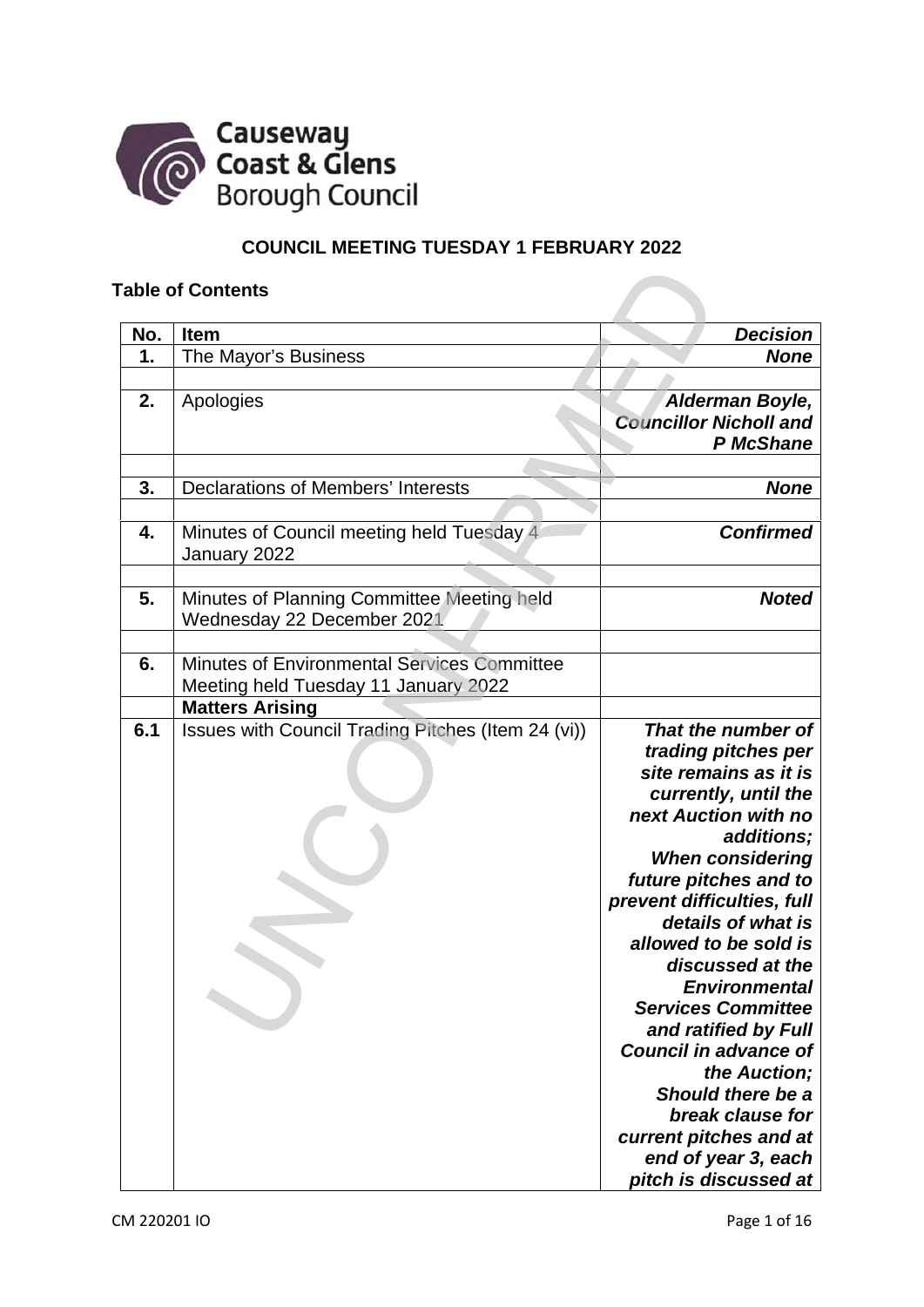|     |                                                                                                                                             | the Environmental<br><b>Services Committee</b><br>agreeing what is<br>permitted to be sold<br>and ratified at Full<br><b>Council in advance of</b><br>the Auction.                            |
|-----|---------------------------------------------------------------------------------------------------------------------------------------------|-----------------------------------------------------------------------------------------------------------------------------------------------------------------------------------------------|
| 6.2 | Entertainments Licensing Report - Grant of<br>Indoor Entertainments Licence (EI411 (Item 5 (ii))                                            | <b>Amendment Fell</b>                                                                                                                                                                         |
| 6.3 | <b>Adoption of Minutes</b>                                                                                                                  | <b>Adopted and</b><br>recommendations<br>therein approved<br><b>including Amendment</b><br>at 6.1 above                                                                                       |
| 7.  | Minutes of Finance Committee Meeting held<br>Thursday 13 January 2022                                                                       | <b>Adopted and</b><br>recommendations<br>therein approved                                                                                                                                     |
| 8.  | Minutes of the Reconvened Leisure and<br>Development Committee Meeting held Tuesday<br>18 January 2022 (adjourned from 21 December<br>2021) |                                                                                                                                                                                               |
|     | <b>Matters Arising</b>                                                                                                                      |                                                                                                                                                                                               |
| 8.1 | <b>Coleraine Leisure Centre and Ballycastle OBC</b><br>Update (Item 4)                                                                      | that Council enlarge<br>on the 4b Option to<br>feature a larger water<br>attraction to<br>incorporate a separate<br>learner pool and<br>option for soft area.                                 |
| 8.2 | <b>Adoption of the Minute</b>                                                                                                               | <b>Adopted and</b><br>recommendations<br>therein approved,<br>including<br><b>Amendment at 8.1</b><br>above, excluding Item<br>16.1 considered 'in<br>committee' at the end<br>of the meeting |
| 9.  | Minutes of Leisure and Development Committee<br>Meeting held Tuesday 18 January 2022                                                        | <b>Adopted and</b><br>recommendations<br>therein approved                                                                                                                                     |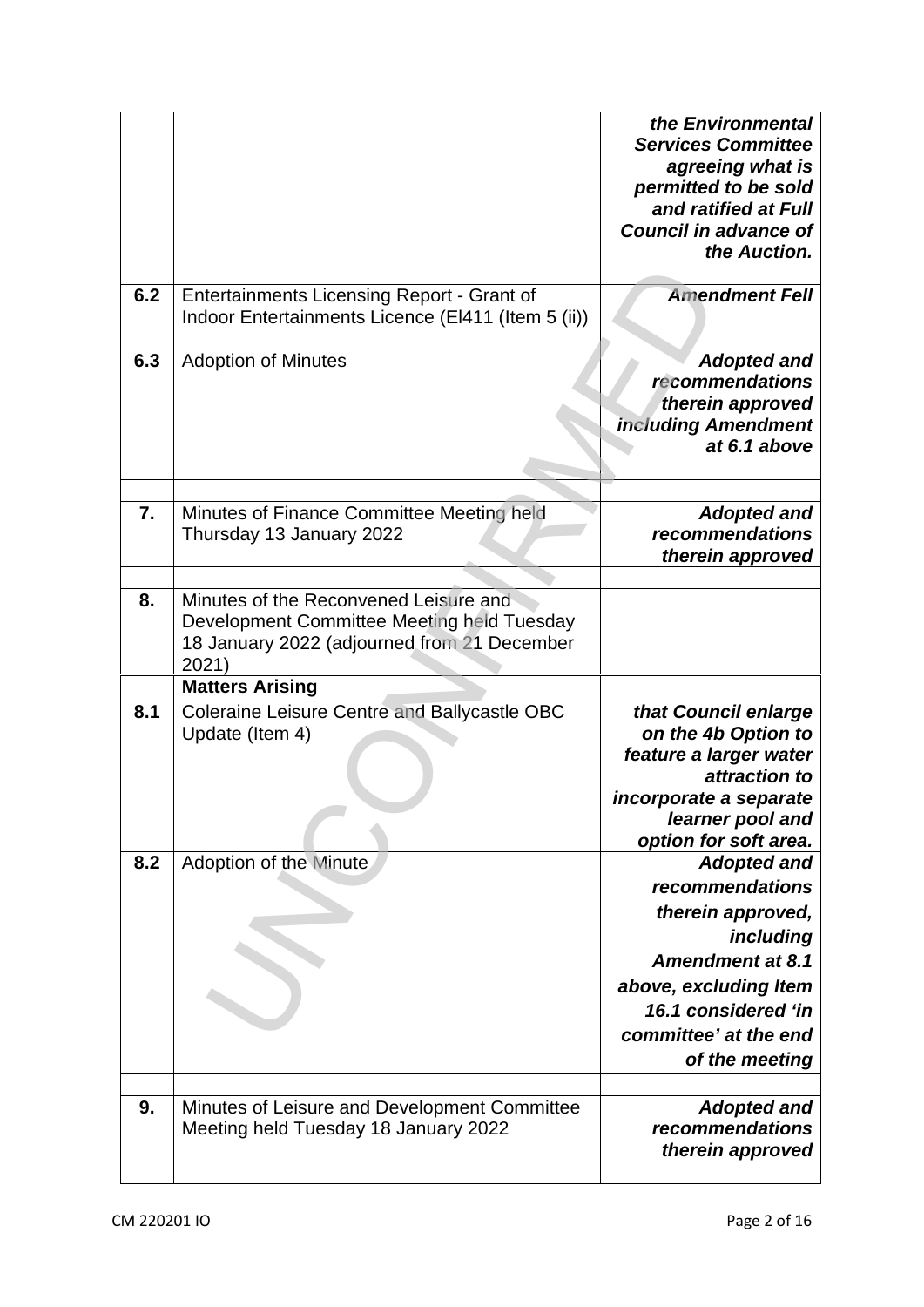| 10.   | Minutes of Corporate Policy and Resources                  |                                            |
|-------|------------------------------------------------------------|--------------------------------------------|
|       | Committee Meeting held Tuesday 25 January                  |                                            |
|       | 2022                                                       |                                            |
|       | <b>Matters Arising</b>                                     |                                            |
| 10.1  | <b>Consultation - Department of Communities Call</b>       | <b>Corporate response to</b>               |
|       | for Evidence on Northern Ireland Councils -                | be submitted.                              |
|       | Remote/Hybrid Meetings submission date 15th                |                                            |
|       | February 2022 (Item 12 (i))                                |                                            |
| 10.2  | Adoption of the Minute                                     | <b>Adopted and</b>                         |
|       |                                                            | recommendations                            |
|       |                                                            | therein approved                           |
|       |                                                            | including resolution at<br>Item 10.1 above |
|       |                                                            |                                            |
| 11.   | Matters for reporting to the Partnership Panel             | <b>That Council submit to</b>              |
|       |                                                            | the Partnership Panel -                    |
|       |                                                            | that reporting                             |
|       |                                                            | mechanisms be                              |
|       |                                                            | explored for Elected                       |
|       |                                                            | <b>Members to</b>                          |
|       |                                                            | communicate issues                         |
|       |                                                            | to the Department of                       |
|       |                                                            | Infrastructure as soon                     |
|       |                                                            | as possible.                               |
|       |                                                            |                                            |
| 12.   | Conferences                                                |                                            |
|       | (i) Local Government Finance Masterclass for               | <b>Noted</b>                               |
|       | Councillors - Thursday 10th February 2022                  |                                            |
|       |                                                            |                                            |
| 13.   | Correspondence                                             |                                            |
|       | (i) Northern Ireland Housing Council - The                 | <b>Noted</b>                               |
|       | Housing Council January bulletin dated 13                  |                                            |
|       | January 2022 and 486 <sup>th</sup> Meeting of the Northern |                                            |
|       | Ireland Housing Council minutes.                           |                                            |
|       | (ii) Local Boundaries Commissioner for                     |                                            |
|       | Northern Ireland - Revised recommendations                 |                                            |
|       | have now been published and open for public                |                                            |
|       | consultation                                               |                                            |
|       |                                                            |                                            |
| 14.   | <b>Consultation Schedule</b>                               |                                            |
| (i)   | Department of Health, Development of a                     | <b>Noted</b>                               |
|       | Bereavement Charter for N.I. - invitation to               |                                            |
|       | participate in a short survey                              |                                            |
| (i)   | Department for the Economy (DfE), Heat                     |                                            |
|       | <b>Network Consultation</b>                                |                                            |
| (iii) | <b>Local Government Boundaries Commissioner</b>            |                                            |
|       | (LGBC), Consultation on the Revised                        |                                            |
|       | Recommendations of the Local Government                    |                                            |
|       | <b>Boundaries Commissioner (LGBC)</b>                      |                                            |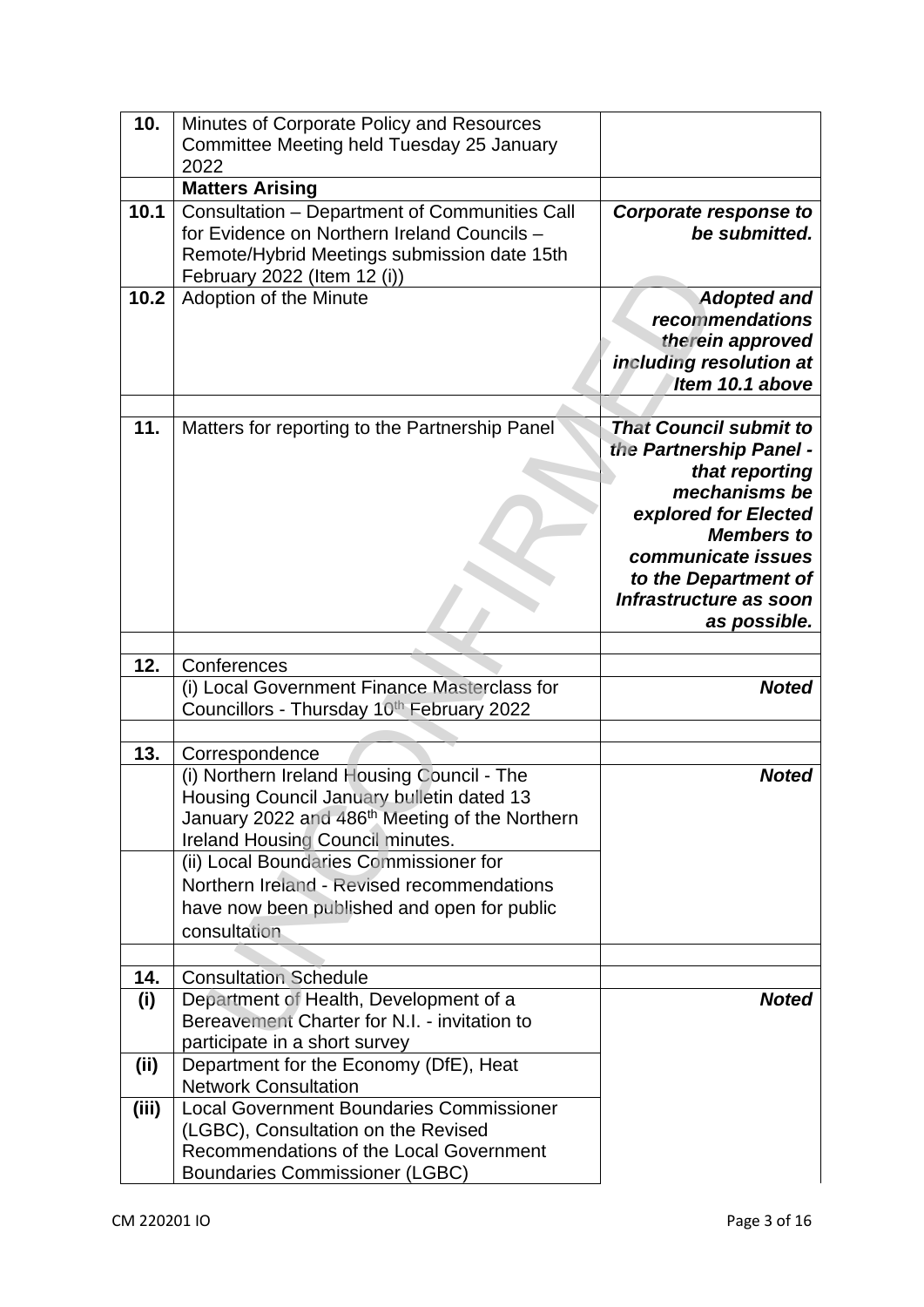| (iv)  | Department for the Economy, Consultation on<br><b>Mineral Prospecting Licence Applications</b><br>MPLA1/22 and MPLA2/22 for Dalradian Gold    |                             |
|-------|-----------------------------------------------------------------------------------------------------------------------------------------------|-----------------------------|
| (v)   | Limited<br>Department of Agriculture, Environment and<br>Rural Affairs (DAERA), Consultation on the Joint<br><b>Fisheries Statement (JFS)</b> |                             |
|       |                                                                                                                                               |                             |
| 15.   | <b>Seal Documents</b>                                                                                                                         |                             |
| (i)   | Grave Registry Certificates, No's 5270 - 5286                                                                                                 | <b>Seal Affixed (i-vii)</b> |
| (ii)  | <b>Landfill Performance Deed</b>                                                                                                              |                             |
| (iii) | Barclays Loan amendment Deed - Loan ref:<br>5/19722698431                                                                                     |                             |
| (iv)  | Barclays Loan amendment Deed - Loan ref:<br>5/19756353538                                                                                     |                             |
| (v)   | Amendment to Commercial Lease - Causeway                                                                                                      |                             |
|       | Coast and Glens Borough Council and Native                                                                                                    |                             |
|       | Seafood Limited - The Crescent Café, The                                                                                                      |                             |
|       | Crescent, Portstewart (Ref L&P 211006/CPR                                                                                                     |                             |
|       | 211026/CM 211102)                                                                                                                             |                             |
| (vi)  | Licence Agreement - Causeway Coast and                                                                                                        |                             |
|       | <b>Glens Borough Council and Native Seafood</b>                                                                                               |                             |
|       | Limited - Part of Former Boathouse and Outdoor                                                                                                |                             |
|       | Seating Area (Ref L&P 211006/ CPR 211026/<br>CM 211102)                                                                                       |                             |
| (vii) | Document TP-FOT Form of Tender for Proposed                                                                                                   |                             |
|       | Improvements to Portrush Recreational Grounds                                                                                                 |                             |
|       | (Ref L&D 210817/ CM 210907)                                                                                                                   |                             |
|       |                                                                                                                                               |                             |
|       | 'IN COMMITTEE' (Items16 & 17)                                                                                                                 |                             |
|       |                                                                                                                                               |                             |
| 16.   | Minutes of Leisure and Development Committee                                                                                                  |                             |
|       | Meeting Held Tuesday 18th January 'In                                                                                                         |                             |
|       | Committee'                                                                                                                                    |                             |
|       | <b>Matters Arising</b>                                                                                                                        | <b>That Council</b>         |
| 16.1  | Metropole Park (Item 10)                                                                                                                      | consider a lease or         |
|       |                                                                                                                                               | licence to CAUS that        |
|       |                                                                                                                                               | offers a suitable           |
|       |                                                                                                                                               | resolution to this          |
|       |                                                                                                                                               | request to use              |
|       |                                                                                                                                               | <b>Council land; that</b>   |
|       |                                                                                                                                               | includes<br>considerations  |
|       |                                                                                                                                               | regarding                   |
|       |                                                                                                                                               | affordability;              |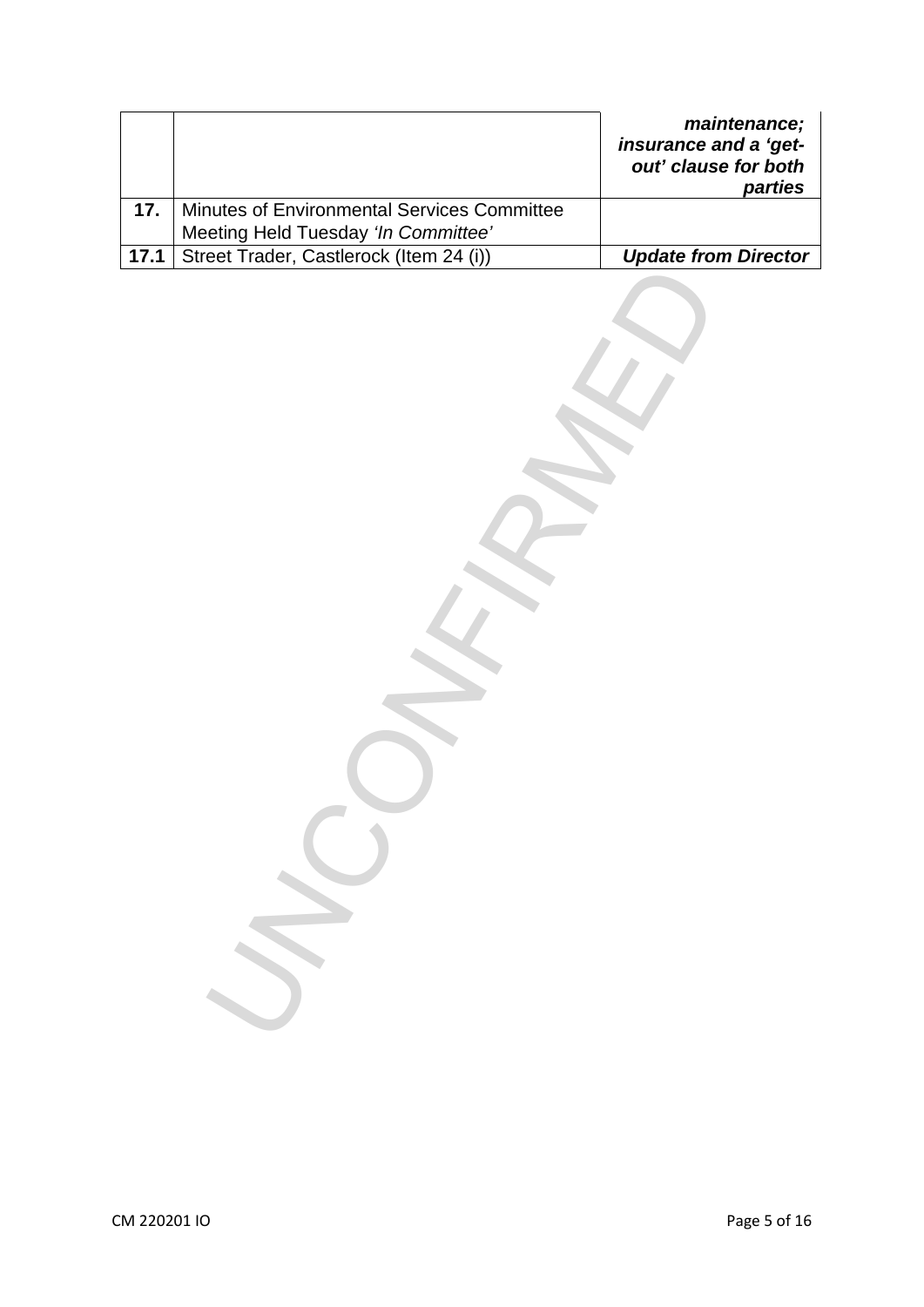### **MINUTES OF THE PROCEEDINGS OF THE MEETING OF THE**

### **COUNCIL HELD IN THE COUNCIL CHAMBER AND VIA VIDEO CONFERENCE ON TUESDAY 1 FEBRUARY 2022 AT 7:00PM**

**In the Chair :** The Mayor, Councillor Holmes (C) **Present :** Alderman Baird (R), Duddy (C), Fielding (R), Finlay (R), Hillis (C), Knight-McQuillan (R), S McKillop (R), McKeown (C/R), Robinson (C) Councillors Anderson (C) Bateson (R), Beattie (R), Callan (R), Chivers (R), Dallat O'Driscoll (R), Hunter (R), McAuley (C), McCandless (C), McCaw (R), McCorkell (R), McGlinchey (R), McGurk (R), MA McKillop (R), McLaughlin (R), McLean (C), McMullan (R), McQuillan (C), C McShane (R), Mulholland (C), Peacock (R), Quigley (C), Schenning (R), Scott (R), Wallace (C), Watton (C), Wilson (C) **Officers Present :** D Jackson, Chief Executive (C) M Quinn, Director of Corporate Services (R) A McPeake, Director of Environment Services (R) R Baker, Director of Leisure and Development (R) M Smyth, Finance Director (Interim) (R) N Linnegan, Council Solicitor (R) J Mills, Land and Property Solicitor (R) J Welsh, Head of Community and Culture (R) A McAuley, PR Manager (R) S Duggan, Civic Support & Committee & Member Services Officer (R) I Owens, Committee & Member Services Officer (C) C Thompson, ICT Officer (C) A Lennox, ICT Mobile Operations (C) Press (No 3) (R)  $Key C =$  Attended in the Chamber  **R** = Attended Remotely 11 Alderman Baird (R), Duddy (C), Fielding (R), Fielding (R), Fielding (R), C/R), Robinson (C)<br>
Councilisms (R), Solonisms (C) Bateson (R), Beattie<br>
Caulan (R), Chives (R), Dallar O'Driscoll (R), H<br>
Callan (R), Ochives (R)

The Chief Executive undertook a roll call.

The Mayor opened the meeting and extended a welcome to members of the press and public in attendance and provided guidance in relation to Council's Remote Meetings Protocol and audio recordings.

# **1. THE MAYOR'S BUSINESS**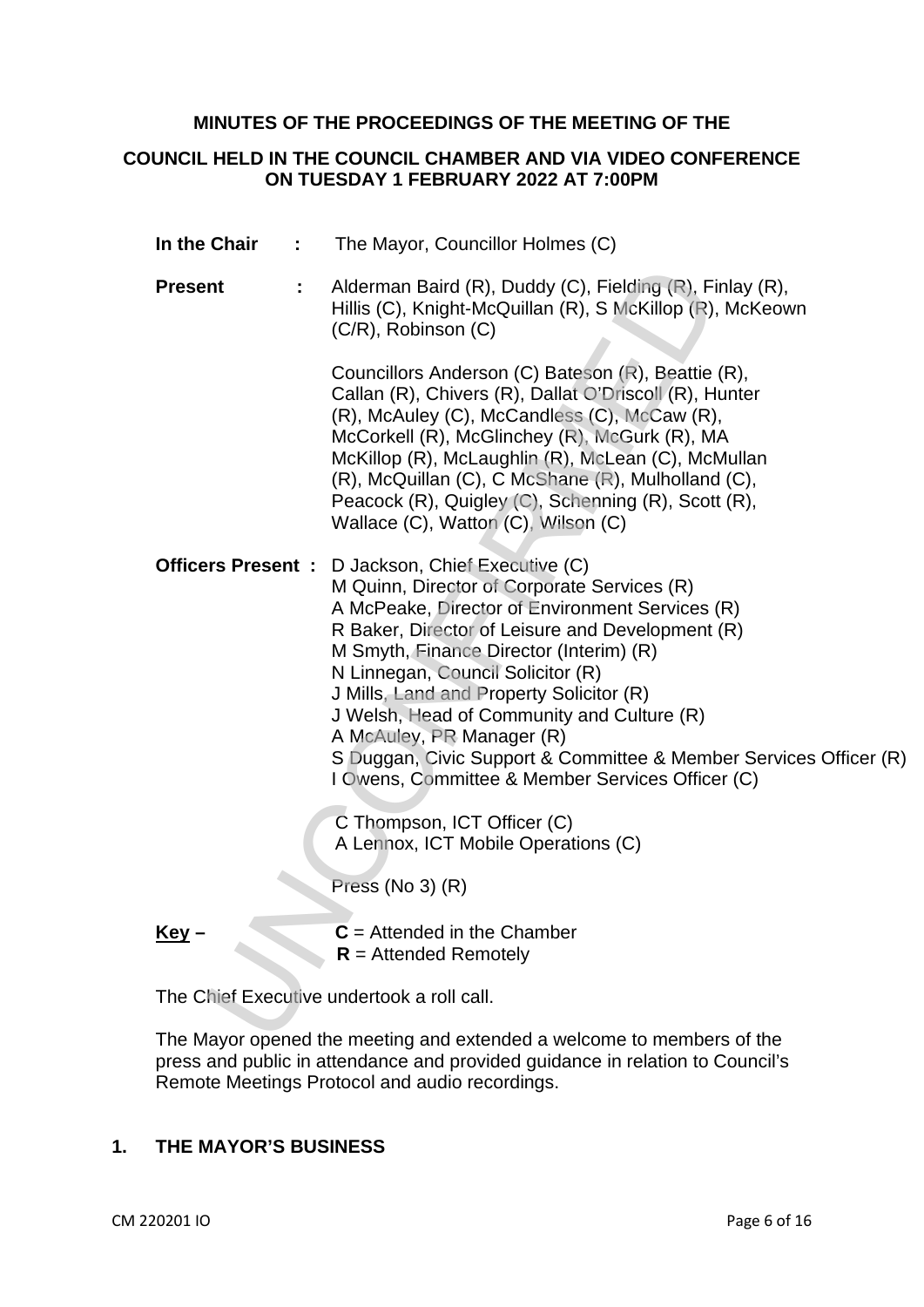The Mayor advised that he had no update for elected members.

# **2. APOLOGIES**

Apologies received from Alderman Boyle, Councillor Nicholl and P McShane.

# **3. DECLARATIONS OF MEMBERS' INTERESTS**

There were no declarations of interest.

# **4. MINUTES OF COUNCIL MEETING HELD TUESDAY 4 JANUARY 2022**

Copy, previously circulated.

Proposed by Alderman Baird Seconded by Councillor Watton and

**RESOLVED** – that the Minutes of the Council Meeting held Tuesday 4 January 2022 are confirmed as a correct record.

# **5. MINUTES OF PLANNING COMMITTEE MEETING HELD WEDNESDAY 22 DECEMBER 2021**

Copy, previously circulated.

**RESOLVED –** that the Minutes of the Planning Committee Meeting held Wednesday 22 December 2021 are received and noted.

# **6. MINUTES OF THE ENVIRONMENTAL SERVICES COMMITTEE MEETING HELD TUESDAY 11 JANUARY 2021**

Copy, previously circulated.

Chair, Councillor Wilson, proposed the adoption of the Minutes subject to any matters arising.

**Matters Arising** 

# **6.1. Issues with Council Trading Pitches (Item 24 (vi))**

Councillor McAuley said he wished to make an amendment regarding the number of pitches as currently traders have paid for a set number of pitches and their business may be reduced, should there be additional traders. were no declarations of interest.<br>
TES OF COUNCIL MEETING HELD TUESDAY 4 JANUARY<br>
previously circulated.<br>
sed by Alderman Baird<br>
ded by Councillor Watton and<br>
LVED – that the Minutes of the Council Meeting held Tuesday<br>
ar

During discussion, Councillor Wilson provided wording to the amendment for consideration and accepted by the proposer Councillor McAuley and seconder, Councillor McQuillan.

#### Amendment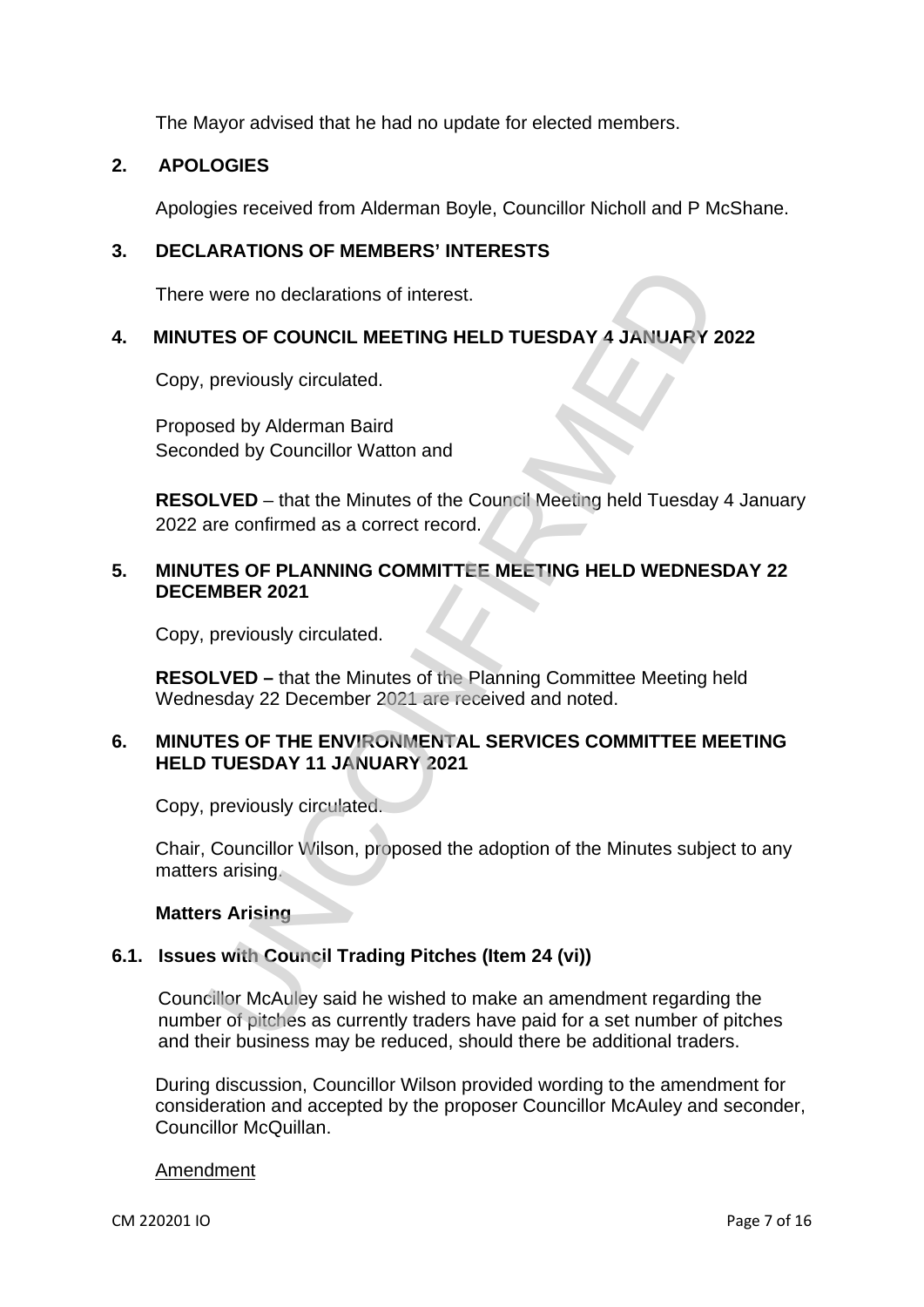Proposed by Councillor McAuley Seconded by Councillor McQuillan

- That Council approve the number of trading pitches per site remains as is currently until the next Auction with no additions;
- When considering future pitches and to prevent difficulties, full detail of what is allowed to be sold is discussed at the Environmental Services Committee and ratified by Full Council in advance of the Auction;
- Should there be a break clause for current pitches and at end of year 3, each pitch is discussed at Environmental Services Committee agreeing what is permitted to be sold and ratified at Full Council in advance of the Auction.

The Mayor put the amendment to the Council to vote. 35 Members voted For; 0 Members voted Against; 2 Members Abstained. The Mayor declared the Motion carried.

Alderman Baird asked for an update to include the consequence of the proposal and The Director of Environmental Services advised that as the minutes had not yet been ratified there was no update since the Environmental Services Committee meeting had taken place.

In response to a request about the timeline of Auctions, The Director of Environmental Services advised this took place in March 2021 for a 3 year period. He advised licences would not be terminated as long as licensees continue to sell what they were licenced to sell and confirmed that Officers were asked to look at a remedy which was currently being discussed to ensure fairness and equality. d ratified by Full Council in advance of the Auction;<br>
could there be a break clause for current piches and at end of<br>
cold there be a break clause for current piches and at end of<br>
ch pitch is discussed at Environmental S

Councillor Quigley suggested that corporate legal advice should be sought in advance of a recommendation being made.

The Mayor stated that the Director of Environmental Services would provide legal advice at the next Environmental Services Committee Meeting.

# **\* Alderman Finlay left the meeting at 7.35 pm**

# **6.2. Entertainments Licensing Report - Grant of Indoor Entertainments Licence (El411 (Item 5 (ii))**

Alderman Fielding and Councillor Quigley raised concern the venue was in the heart of a residential area which would have a detrimental effect and asked that closing time be further restricted.

Alderman Duddy and Councillor Wilson stated that many licensed premises including hotels were located in residential areas and pointed this that this was a was business and spoke of the need for equity when reaching decisions.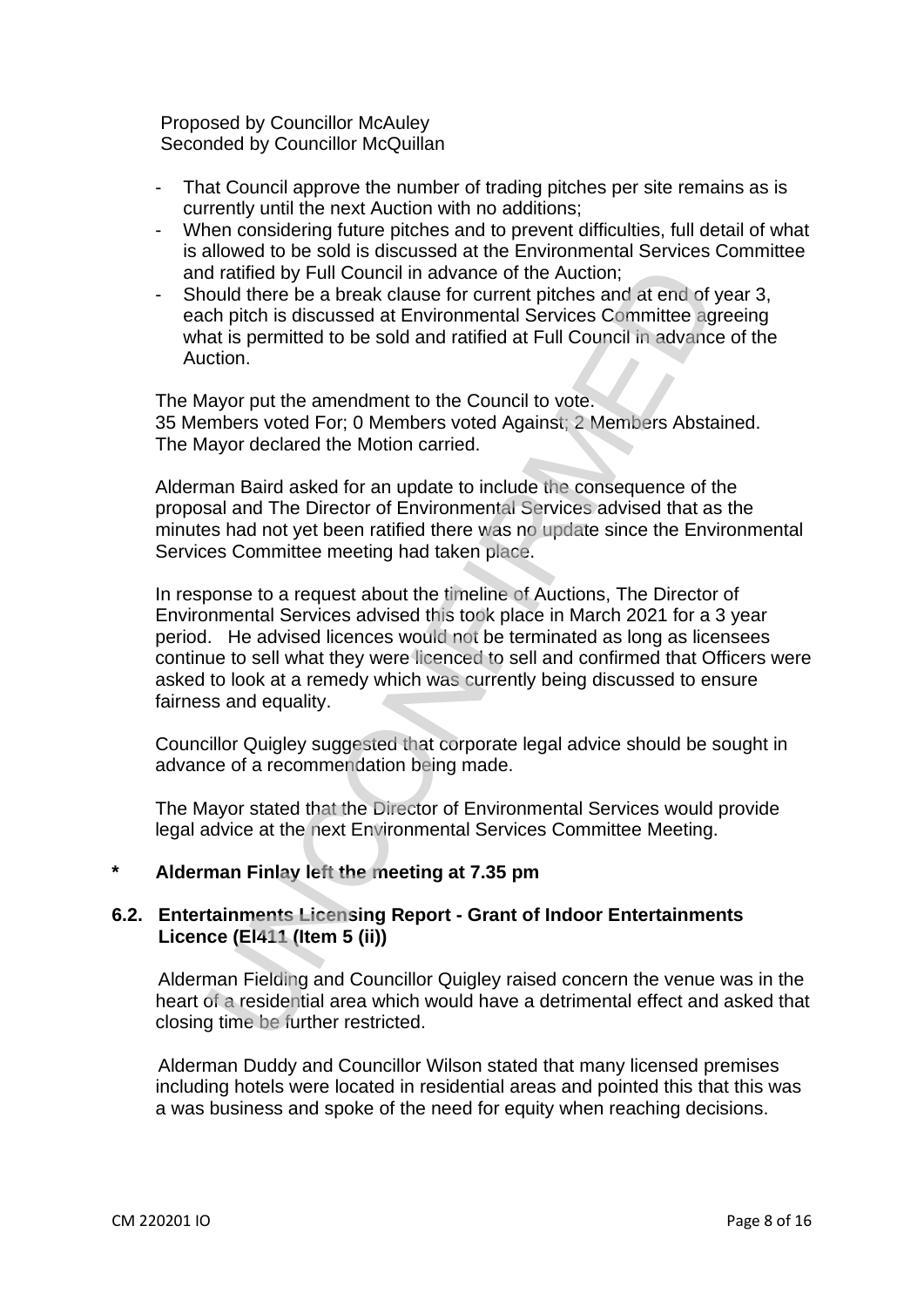The Director of Environmental Services clarified any breach of conditions are considered during renewals and there was a mechanism to address noise issues, he advised PSNI can intervene should they be required to do so.

Amendment Proposed by Alderman Fielding Seconded by Councillor Quigley

that Council review the time of the closure to earlier than 1am.

The Mayor put the amendment to the Council to vote 7 Members voted For; 24 Members voted Against; 4 Members Abstained. The Mayor declared the amendment Lost.

#### **6.3. Adoption of the Minutes**

Proposed by Councillor Wilson Seconded by Councillor Wallace and

**RESOLVED** – that the Minutes of the Environmental Services Committee Meeting held Tuesday 11 January 2022 are adopted and recommendations therein approved, including amendment at 6.1 above. the Council review the time of the closure to earlier than 1 am-<br>Mayor put the amendment to the Council to vote<br>Mayor declared For: 24 Members voted Against; 4 Members Abstrances<br>Mayor declared the amendment Lost.<br>Sion of

### **7. MINUTES OF FINANCE COMMITTEE MEETING HELD THURSDAY 13 JANUARY 2022**

Copy, previously circulated.

Chair, Alderman Hillis, proposed the adoption of the Minutes subject to any matters arising.

Proposed by Alderman Hillis Seconded by Councillor Callan and

**RESOLVED –** that the Minutes of the Finance Committee Meeting held Thursday 13 January 2022 are adopted and recommendations therein approved.

### **8. MINUTES OF RECONVENED LEISURE AND DEVELOPMENT COMMITTEE MEETING HELD TUESDAY 18 JANUARY 2022 (ADJOURNED FROM 21 DECEMBER 2021)**

Copy, previously circulated.

Chair, Councillor McAuley, proposed the adoption of the Minutes subject to any matters arising.

#### **Matters Arising**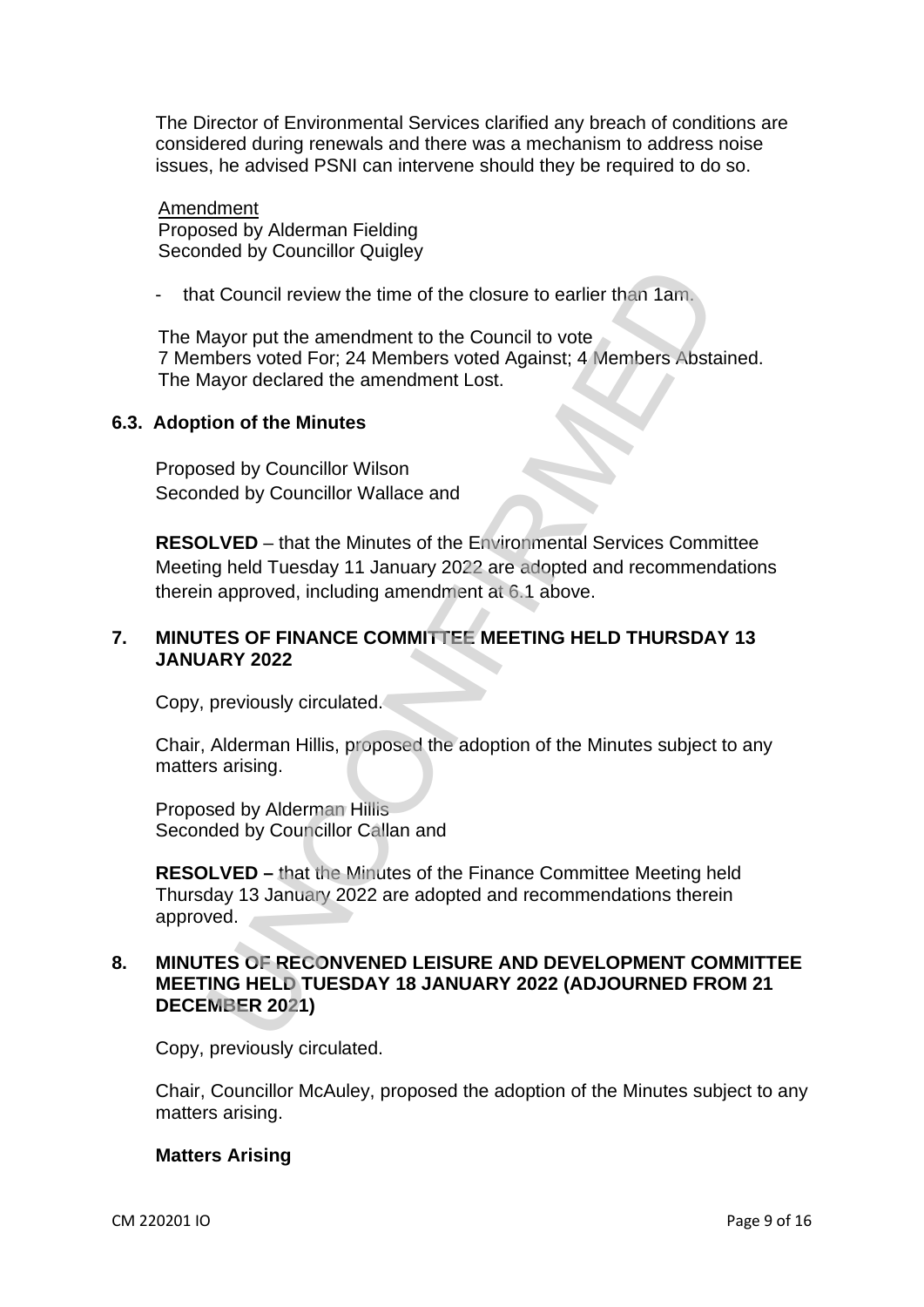# **8.1 Coleraine Leisure Centre and Ballycastle OBC Update (Item 4)**

Councillor Anderson referred to the only viable option being 4b from the 5 options presented to members and said that on comparison to provision in other Council areas which included soft play areas, water play, inflatable provision what was on offer was not exciting or creative.

Proposed by Councillor Anderson Seconded by Alderman Duddy

-that Council enlarge on the 4b Option to feature a larger water attraction to incorporate a separate learner pool and option for soft area.

Alderman Duddy wished to express his thanks to Officers for their engagement towards reaching a resolution, however referred to disappointment voiced by ratepayers regarding the facilities on offer and said that assurance had been given when Waterworld in Portrush closed that the loss would be compensated at Coleraine Leisure Centre. sed by Councillor Anderson<br>
Sed by Alderman Duddy<br>
Council enlarge on the 40 Option to feature a larger water attracted<br>
orate a separate learner pool and option for soft area.<br>
In small cody wished to express his thanks t

Councillor Watton referred to the need to avail of the Levelling Up Fund and issues which have recently arisen regarding boundaries but felt that there was a need to have a Leisure Centre, more than what was being offered.

Elected Members spoke of the benefits of swimming to mental health and general wellbeing and the need for tourists to have an alternative to a beach trip when the weather was not favourable and have a fit for purpose facility.

Elected Members felt it was vital that children had the opportunity to learn to swim and a learner pool was essential which would also cater for those with special needs or disabilities.

Councillor C McShane felt that if Coleraine Leisure and Ballycastle Leisure Centre were considered in parallel and progressed it would be a legacy at end of this current mandate for Causeway Coast and Glens Borough Council.

The Mayor put the Proposal to the Council to Vote. 36 Members voted For; 0 Members voted Against; 0 Members Abstained. The Mayor declared the motion carried unanimously.

# **8.2. Adoption of the Minutes**

Proposed by Councillor McAuley Seconded by Councillor Watton and

**RESOLVED** – that the Minutes of the Leisure and Development Committee Meeting Tuesday 18 January 2022 (Adjourned from 21 December 2021) adopted and recommendations therein approved, including Amendment at 8.1 above, excluding Item 16.1 considered 'in committee' at the end of the meeting.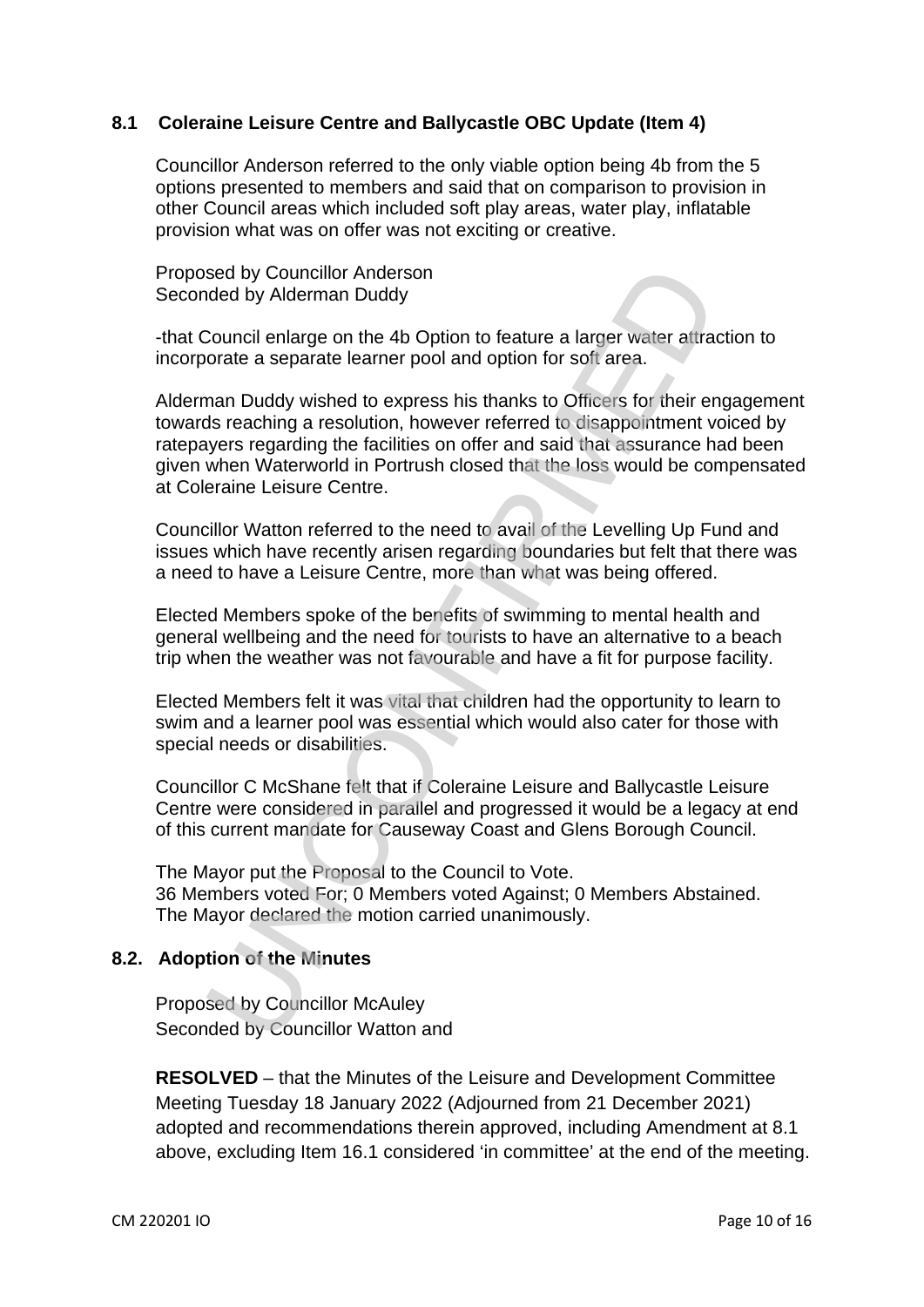Councillor McShane asked why the Air Show item was held in committee as she felt the matter should be in the public domain, the detail around the business of organising the event was not in itself sensitive or confidential.

The Mayor advised the Director of Leisure and Development had already confirmed matters relating to the work of individuals including Agency staff and Consultants deemed it to be sensitive and such items were always taken in committee and in response to Councillor Mulholland clarified Metropole Park was held in committee as all matters relating to leases considered commercially sensitive.

Councillor C McShane said she felt that subjective criteria was applied when deciding what is taken in committee, and did not accept the rationale.

### **\* The Mayor called a recess for a comfort break at 8.30pm.**

#### **\* The meeting reconvened at 8:40pm.**

The Chief Executive undertook a roll call and confirmed the meeting was quorate.

## **9. MINUTES OF LEISURE AND DEVELOPMENT COMMITTEE MEETING HELD TUESDAY 18 JANUARY 2022**

Copy, previously circulated.

Proposed by Councillor McAuley Seconded by Councillor Watton and

**RESOLVED** – that the Minutes of the Leisure and Development Committee Meeting held Tuesday 18 January 2022 are adopted and recommendations therein approved.

At the request of C McShane the Mayor confirmed the Zero Rates Budgeting paper was for information and no commitments had been made to agreeing a budget in advance of the rates workshops. ittee and in response to Councillor Mulholland clarified Metrop<br>eld in committee as all matters relating to leases considered correlation<br>control in committee as all matters relating to leases considered correlation<br>contro

**\* Alderman McKeown arrived at the meeting in Chamber at 8.40 pm, having been in attendance remotely prior.** 

### **10. MINUTES OF CORPORATE POLICY AND RESOURCES COMMITTEE MEETING HELD TUESDAY 25 JANUARY 2022**

Copy, previously circulated.

#### **Matters Arising**

#### **10.1 Consultation – Department of Communities Call for Evidence on Northern**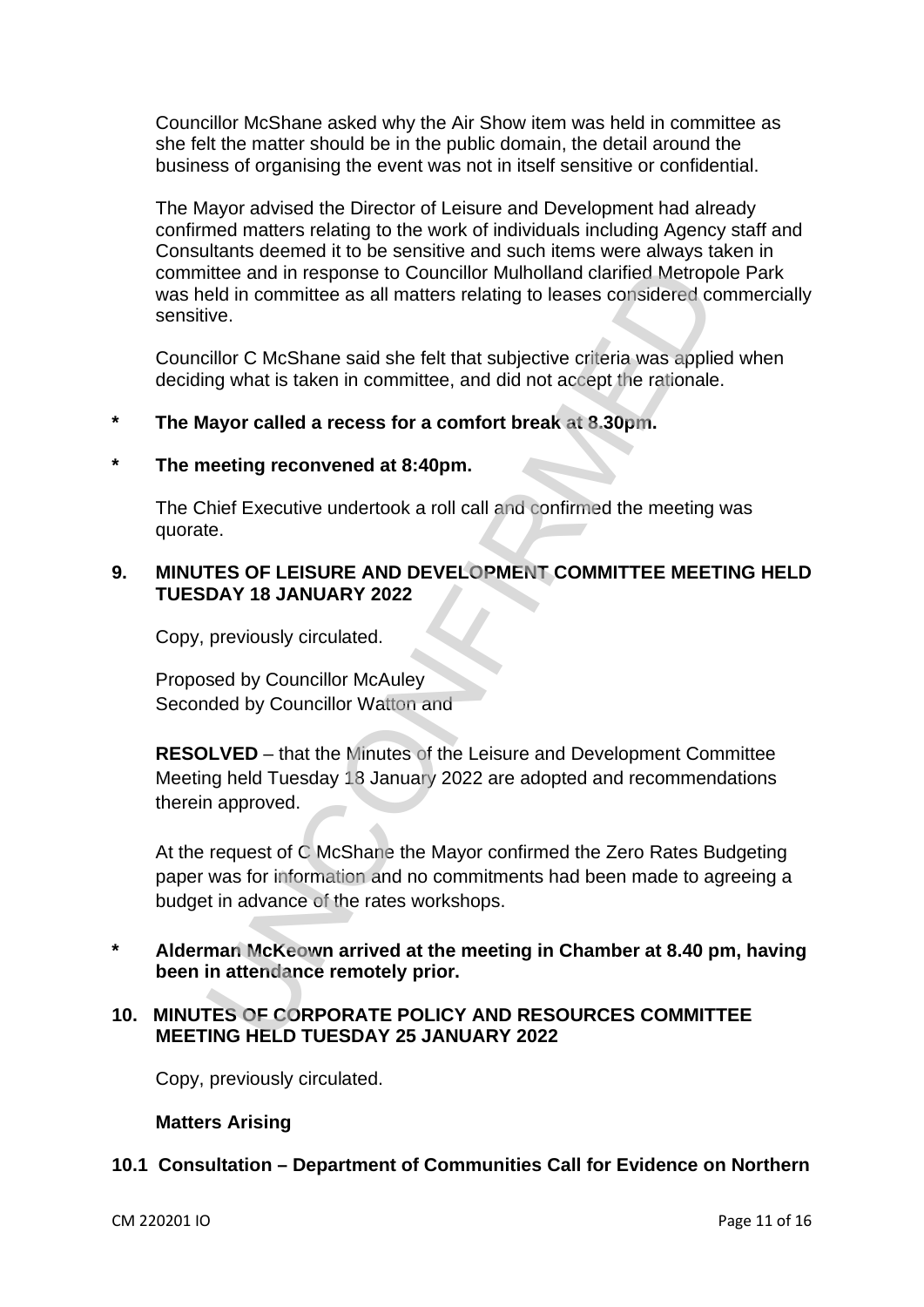# **Ireland Councils – Remote/Hybrid Meetings submission date 15 February 2022 (Item 12 (i))**

Councillor McGurk referred to the draft Corporate response circulated, and proposed its content. She advised there had been savings of approximately £40,000 in members travel in the year 2020/'21 which she believed gave quantitative evidence to hold hybrid meetings, where possible, going forward.

Proposed by Councillor McGurk Seconded by Councillor McMullan

-that Council agree the Corporate response to the Consultation on Department of Communities Call for Evidence on Northern Ireland Councils – Remote/Hybrid Meetings submission date 15 February 2022

The Mayor put the Proposal to the Council to vote. 22 Members voted for; 12 Members voted Against; 0 Members Abstained The Mayor declared the Motion carried.

Councillor Watton said that it was less of a Council having reduced numbers of Elected Members in the Chamber which made it impersonal and referred to connectivity issues which are experienced by remote attendees.

### **10.2 Adoption of the Minutes**

Proposed by Alderman Knight-McQuillan Seconded by Alderman Hillis and

**RESOLVED** – that the Minutes of the Corporate, Policy and Resources Committee Meeting held Tuesday 25 January 2022 are adopted and recommendations therein approved, including the resolution at Item 10.1 above. sed by Councillor McGurk<br>
nded by Councillor McMullan<br>
Council agree the Corporate response to the Consultation on D<br>
mmunities Call for Evidence on Northern Ireland Councils –<br>
tele/Hybrid Meetings submission date 15 Febr

# **11. MATTERS FOR REPORTING TO THE PARTNERSHIP PANEL**

The Mayor invited the Partnership Panel Chair, Alderman McKeown to address committee. Alderman McKeown advised a meeting was being held on 2nd February 2022 to raise matters that had been tabled.

Councillor Wilson referred to difficulties communicating issues to the Department of Infrastructure, it was his view that Elected Members have direct access for reporting to this statutory body.

Proposed by Councillor Wilson Seconded by Alderman Duddy and

**RESOLVED** -that Council submit to the Partnership Panel - that reporting mechanisms be explored for Elected Members to communicate issues to the Department of Infrastructure as soon as possible.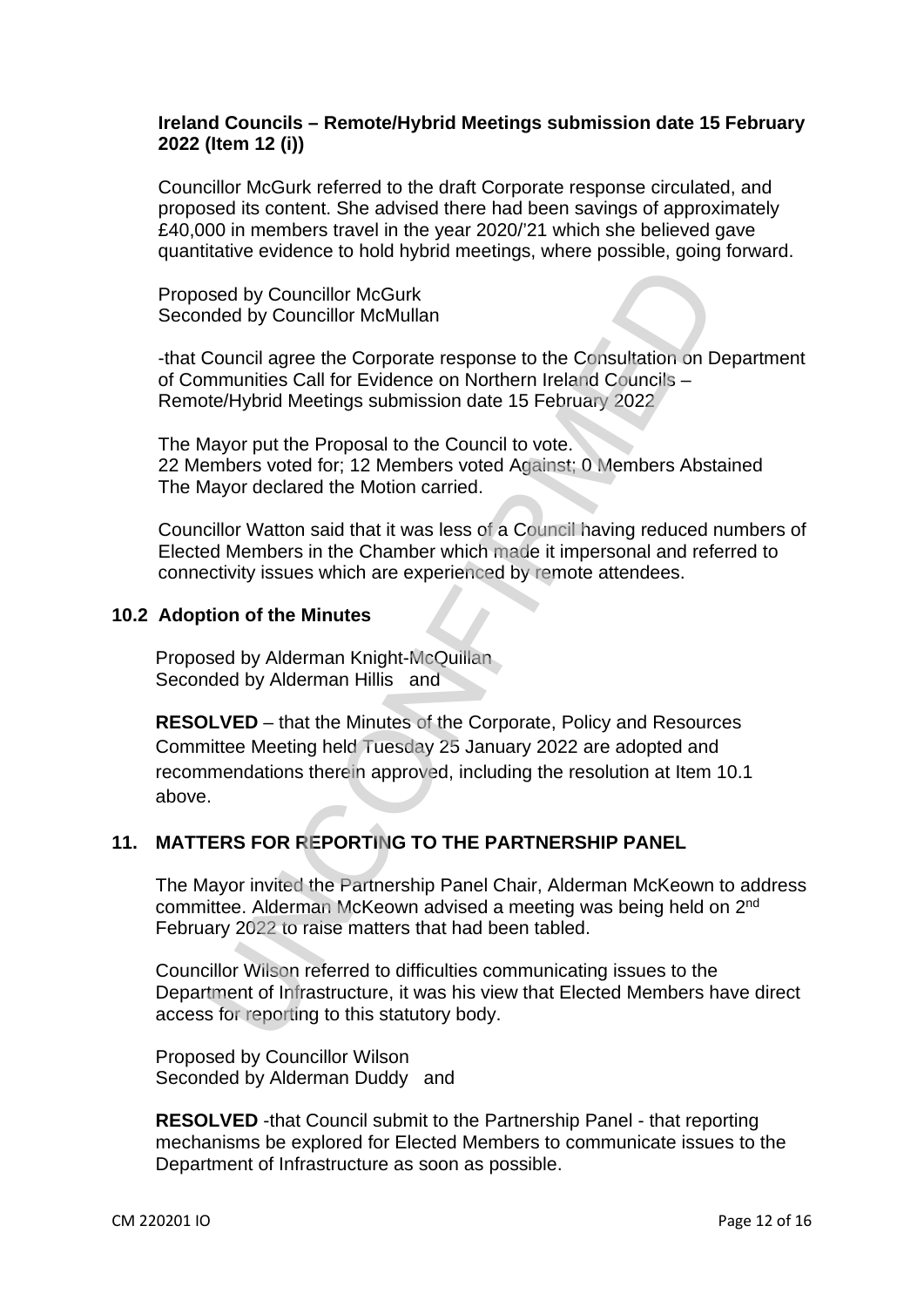Councillor Holmes commended the reporting mechanism available for Northern Ireland Electricity.

### **12. CONFERENCES**

The Mayor presented the following conference Items as read:

(i) Local Government Finance Masterclass for Councillors - Thursday 10<sup>th</sup> February 2022

**RESOLVED –** that Council note the Conference Report.

### **13. CORRESPONDENCE**

The Mayor presented the following correspondence Items as read:

- (i) Northern Ireland Housing Council The Housing Council January bulletin dated 13 January 2022 and 486<sup>th</sup> Meeting of the Northern Ireland Housing Council minutes. Government Finance Masterclass for Councillors - Thursday 1<br>ary 2022<br>NVED – that Council note the Conference Report.<br>ESPONDENCE<br>Nayor presented the following correspondence Items as read:<br>Finance Irland Housing Council - T
- (ii) Local Boundaries Commissioner for Northern Ireland Revised recommendations have now been published and open for public consultation

**RESOLVED** – that Council note the Correspondence Schedule.

# **14. CONSULTATION SCHEDULE**

Report, previously circulated.

The Mayor presented the Consultation Schedule as read:

- (i) Department of Health, Development of a Bereavement Charter for N.I. invitation to participate in a short survey;
- (ii) Department for the Economy (DfE), Heat Network Consultation;
- (iii) Local Government Boundaries Commissioner (LGBC), Consultation on the Revised Recommendations of the Local Government Boundaries Commissioner (LGBC);
- (iv) Department for the Economy, Consultation on Mineral Prospecting Licence Applications MPLA1/22 and MPLA2/22 for Dalradian Gold Limited
- (v) Department of Agriculture, Environment and Rural Affairs (DAERA), Consultation on the Joint Fisheries Statement (JFS)

**RESOLVED –** that Council note the Consultation Schedule, (items i-v).

### **15. SEAL DOCUMENTS**

Members were advised of the undernoted items for signing and sealing by Council, approval having been previously granted and all necessary legislative requirements being met.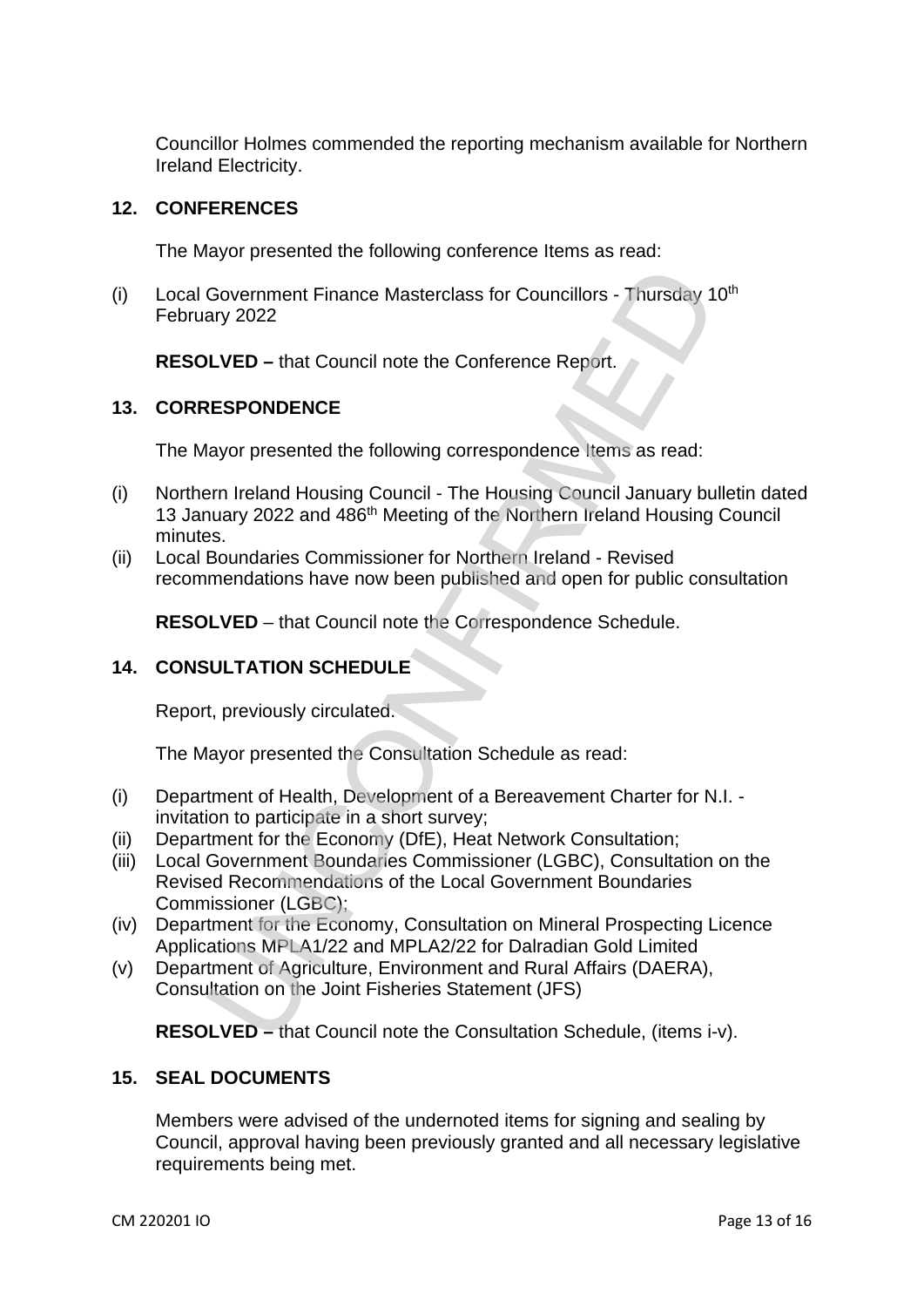- (i) Grave Registry Certificates, No's 5270 5286 inclusive;
- (ii) Landfill Performance Deed
- (iii) Barclays Loan amendment Deed Loan ref: 5/19722698431
- (iv) Barclays Loan amendment Deed Loan ref: 5/19756353538
- (v) Amendment to Commercial Lease Causeway Coast and Glens Borough Council and Native Seafood Limited – The Crescent Café, The Crescent, Portstewart (Ref L&P 211006/ CPR 211026/CM 211102)
- (vi) Licence Agreement Causeway Coast and Glens Borough Council and Native Seafood Limited – Part of Former Boathouse and Outdoor Seating Area (Ref L&P 211006/ CPR 211026/ CM 211102) il and Native Seafood Limited – The Crescent Café, The Crescent<br>
exert (Ref L&P 211006/CPR 211026/CM 211102)<br>
exert (Ref L&P 211026/CPR 211026/CM 211102)<br>
of Limited – Part of Former Boathouse and Outdoor Seating A<br>
11006/

Proposed by Councillor Watton Seconded by Alderman Hillis and

**RESOLVED** - that the sealing of documents as listed be approved.

# **MOTION TO PROCEED '***IN COMMITTEE'*

Proposed by Alderman Duddy Seconded by Councillor Wilson and

**RESOLVED –** that Council move '*In Committee'.*

**\* Press and Public were disconnected from the meeting at 8.55 pm** 

# *The information contained in the following item is restricted in accordance with Part 1 of Schedule 6 of the Local Government Act (Northern Ireland) 2014*

The Mayor reminded Elected Members, of the session being audio being audio recorded in line with Council's guidance.

### **16. MINUTES OF LEISURE AND DEVELOPMENT COMMITTEE MEETING HELD TUESDAY 18 JANUARY 2022 (ADJOURNED FROM 21 DECEMBER 2021)** *'IN COMMITTEE'*

# **16.1 Metropole Park (Item 10)**

Alderman Hillis felt that members were in support of CAUS and wished them success, he requested clarification of Council's processes in the event the skatepark would not proceed.

Alderman Hillis asked if the current Land and Property Policy required Council to declare the land surplus before agreeing to a lease.

The Chief Executive invited the Director of Corporate Services to answer questions in relation to the Land and Property Policy.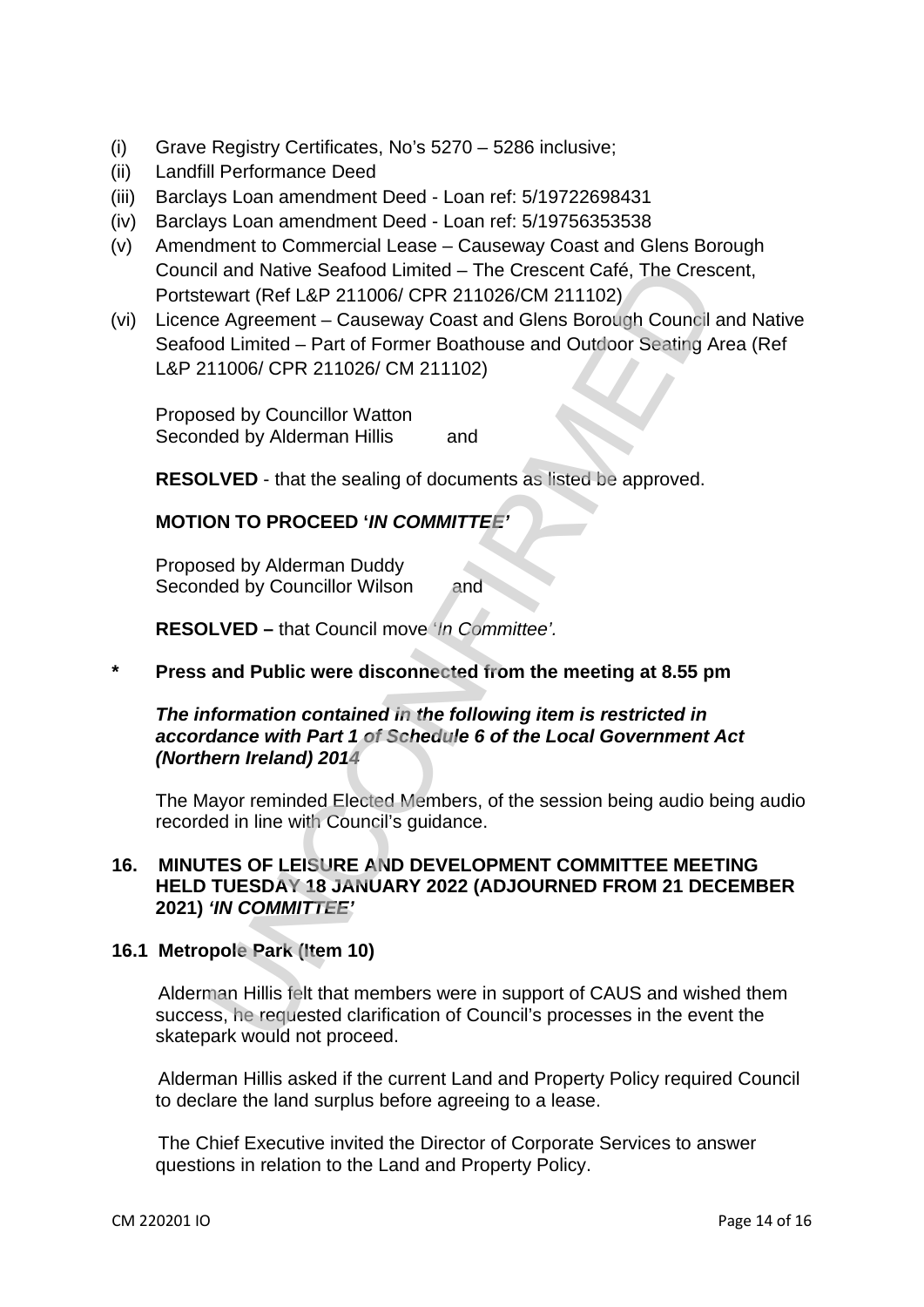The Director of Corporate Services invited Council's Land and Property Solicitor to address Council regarding issues raised.

The Land and Property Solicitor provided legal advice surrounding the Land and Property Policy and assets being declared surplus by a Directorate and by Council and the process thereafter. An example was provided referring to the recent sale of the Dungiven Sports Pavilion and an example of a Development Brief was used. The Land and Property Solicitor clarified the remit of the Land and Property Sub Committee in relation to the specific matter and options available for their use. He stated a community transfer referred to by a Member during the course of the debate, was not a viable option for consideration by Council. is sale of the Dungiven Sports Pavilion and an example of a Devas used. The Land and Property Sub Committee in relation to the specific matter and op<br>roperty Sub Committee in relation to the specific matter and op<br>ble for

Councillor Quigley raised the matter of the detail within the report presented at Leisure and Development Committee which she had discussed with the Mayor during recess, stating, that in her view, the report contained inaccuracies.

Councillor Quigley said that she had been in communication with CAUS who were annoyed that this misleading report was in the public domain and further advised that CAUS had been specific, in compliance with skateboarding legislation, regarding the land requested, highlighted in yellow and that the reference to conflict of interest at Ramore was untrue.

During debate it was raised the Land and Property Policy was required to be further refined regarding the use of the term 'surplus'.

During debate the Chief Executive confirmed that no other group had expressed an interest in a skate park.

Amendment Proposed by Alderman Hillis Seconded by Councillor Mulholland

-that Council consider a lease or licence to CAUS that offers a suitable resolution to this request to use Council land; that includes considerations regarding affordability; maintenance; insurance and a 'get-out' clause for both parties.

The Mayor put the Amendment to the Council to vote. 32 Members voted For; 0 Members voted Against; 0 Members abstained. The Mayor declared the motion carried unanimously.

### **17. MINUTES OF ENVIRONMENTAL SERVICES COMMITTEE MEETING HELD TUESDAY 11TH JANUARY 2022** *'IN COMMITTEE'*

#### **17.1 Street Trader, Castlerock (Item 24 (i))**

At the request of Councillor Quigley, the Director of Environmental services advised that at the meeting it was agreed that Council does not terminate